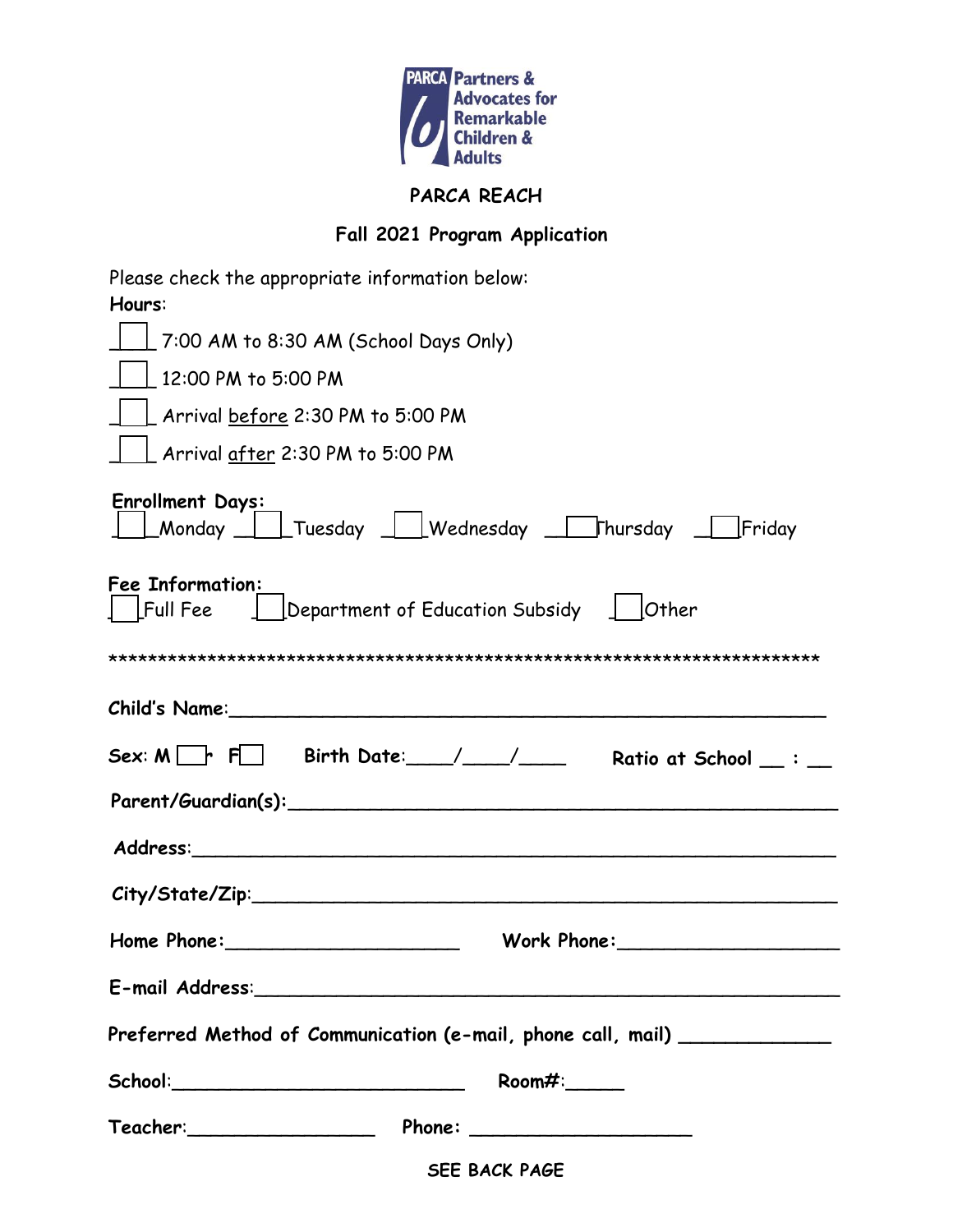

#### **ACKNOWLEDGEMENT**

I, the undersigned, verify that the information on this application is to the best of my knowledge, accurate and complete. I understand that any inaccuracies will result in my child being enrolled for inaccurate sessions and/or times. I understand that admission into the PARCA project REACH program is contingent upon the fact that my child, named on this application, is not physically aggressive or abusive, nor requires any type of skilled nursing care, and can safely function in the staff to child ratio of the program. I understand failure to provide true and accurate information regarding my child will result in my child being immediately terminated from the PARCA Project REACH Program.

| Parent/Guardian: | Date. |  |
|------------------|-------|--|
|                  |       |  |

Please fill out this application and any other enclosed paperwork. If your child has not attended program in the past you must then contact Cecilia O. Hinkston at (650) 871-8402 and make an appointment for an Intake Interview. Enrollment is completed on a first come, first serve basis.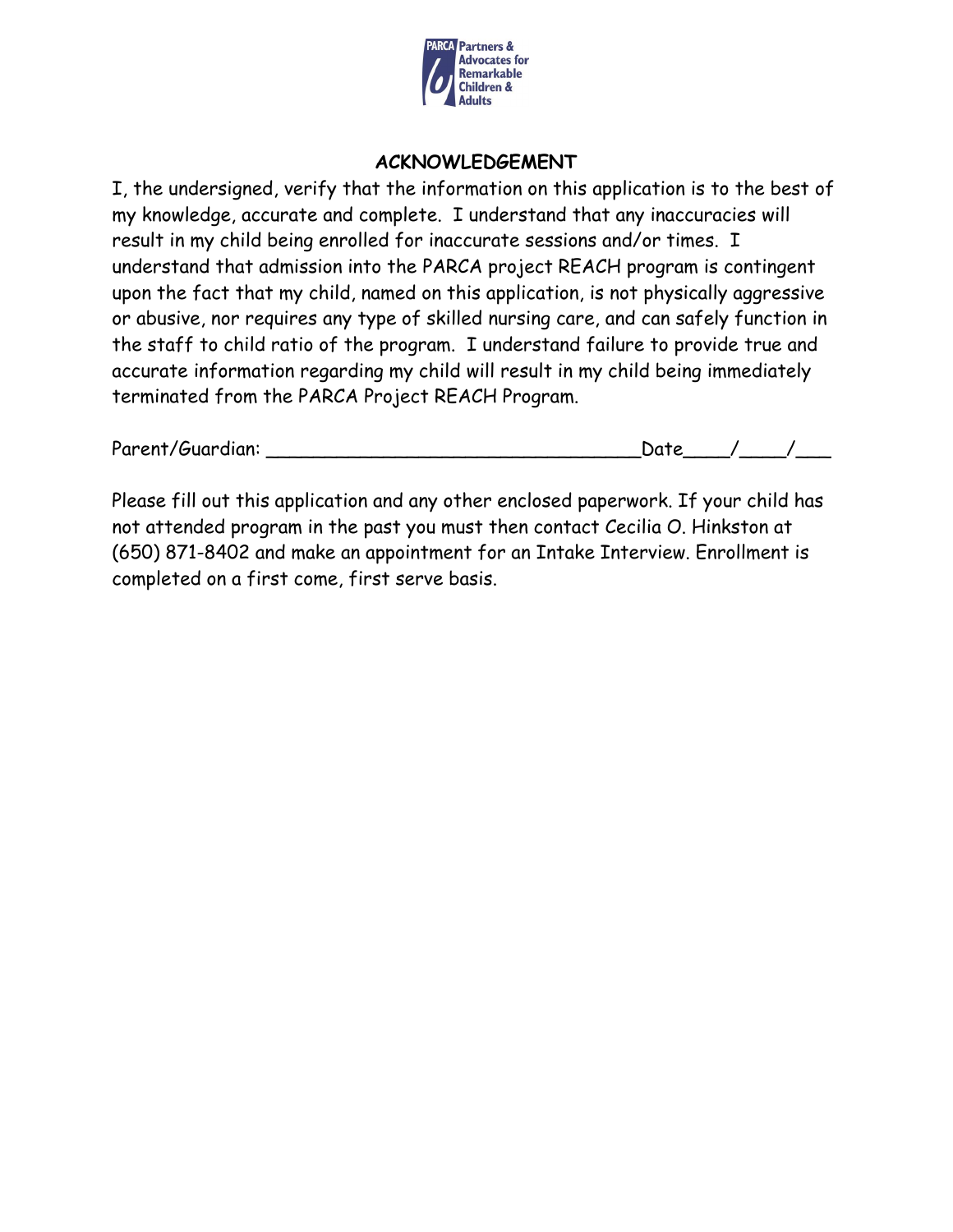

# **Admission Agreement**

PARCA REACH provides recreational opportunities in after-school, vacation, and summer care for children with and without disabilities. Although located on school grounds, PARCA REACH is a separate organization from the school. REACH is a program of PARCA, a private not-for-profit agency serving people with developmental disabilities and their families.

Fees are charged to assist in the costs of operating the program, while other grants and donations are obtained to subsidize the remaining operation cost. Special donations and grants are secured for the purchase of special equipment and for recreational and educational activities. To maintain "enrollment status" parents are required to abide by all program policies and procedures, including those on the Billing Agreement.

Prior to admission in the PARCA REACH Program, parents/guardians must complete the following:

- Complete the Intake Process
- Be accepted into the program
- Complete and submit all enrollment paperwork
- Submit payment to PARCA's Accounting Department
- Arrange transportation to and from the program

I/We understand that if I/we wish for my/our child to attend the PARCA REACH Program on day(s) other than day(s) he/she has been enrolled, then I/we must call one day in advance to verify if space is available. I/we understand that Drop-in space is not guaranteed, therefore, my/our child cannot attend program without authorization from the Program Manager. I/we also understand that my/our child cannot attend program before his/her designated time without prior approval from the Program Manager.

This acknowledges that I/we have read the above agreement and agree to abide by the conditions. Also, I/we verify that I have received a copy of the PARCA REACH Program Parent Handbook and Billing Agreement and have signed the receipt agreeing to abide by all the policies and procedures. I recognize the right of Community Care Licensing to review my child's records and interview my child at any time.

 $\sim$  . The contract of the contract of the contract of the contract of the contract of the contract of the contract of

 $\sim$  . The contract of the contract of the contract of the contract of the contract of the contract of the contract of

Parent/Guardian Signature Date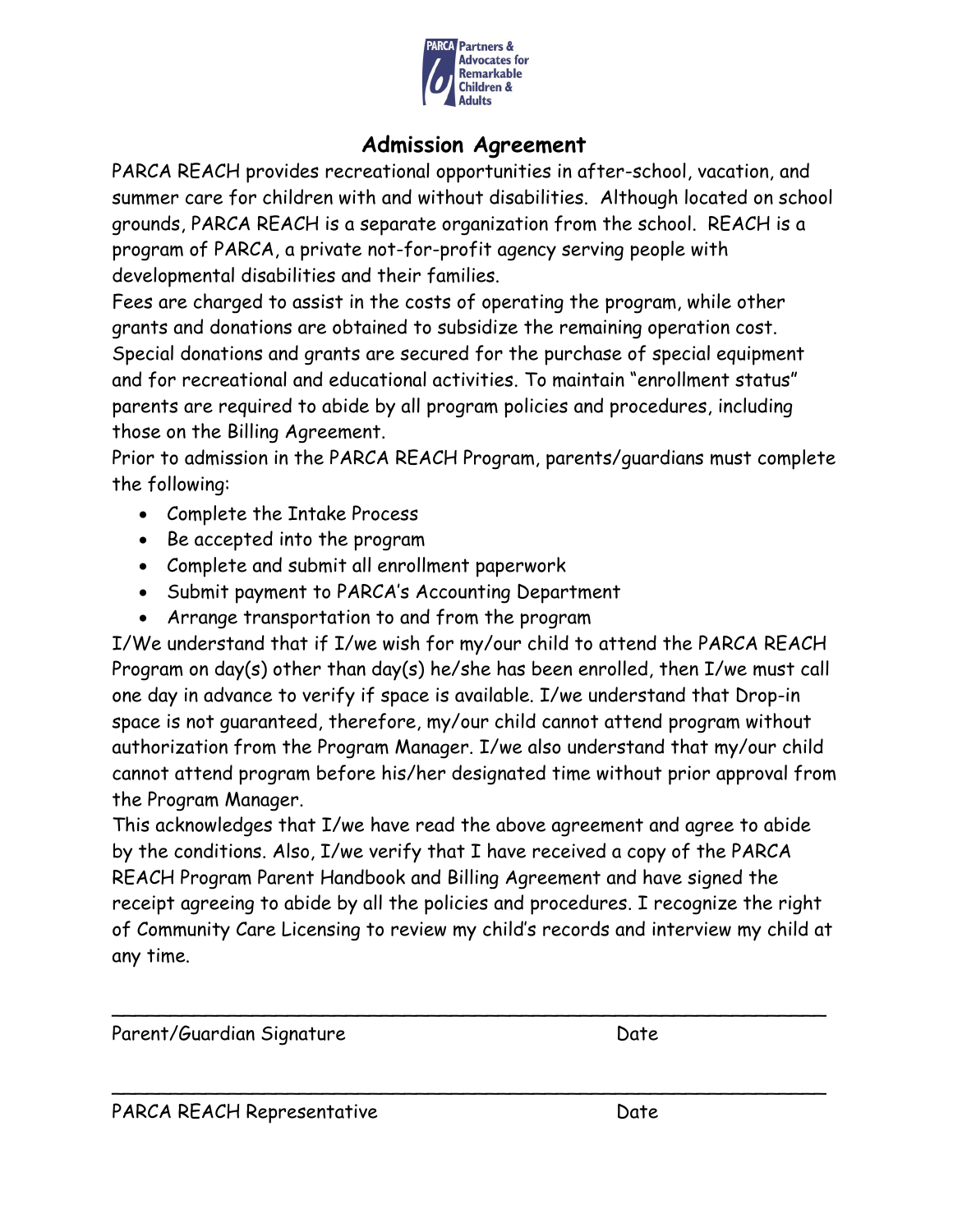

# **Medical and Emergency Information Form REACH Program**

| Child's Name                    | Aqe:_      | $\rule{1em}{0.15mm}$ Birthdate___ |
|---------------------------------|------------|-----------------------------------|
| Address                         | Citv:      | ∠ip:                              |
| School Attending ______________ | City       | Teacher                           |
| Identifying Information: Sex_   | $\_Weight$ | _Height_                          |
| Hair Color                      | Eye Color  |                                   |

#### **Adults Living with Child:**

| Name: | Relationship: | Work Phone: |
|-------|---------------|-------------|
| Name: | Relationship: | Work Phone: |

Home Phone Number:\_\_\_\_\_\_\_\_\_\_\_\_\_\_\_\_\_\_\_\_\_\_\_\_

**Emergency Contacts and Persons Authorized to Pick up Child:** In the case of an emergency, we will always contact the parent first. In the event a parent cannot be reached, we need to contact at least two other relatives/friends. No adults other than those listed below will be able to pick up your child from our program unless we received advance written notice from you.

| Name: | Relationship: | Work Phone: |
|-------|---------------|-------------|
| Name: | Relationship: | Work Phone: |
| Name: | Relationship: | Work Phone: |

### **Physician or Dentist to be called in an Emergency:**

| Physician Name: | Address:              |
|-----------------|-----------------------|
| Phone Number:   | Medical Plan & Number |
| Dentist Name:   | Address:              |
| Phone Number:   | Dental Plan & Number  |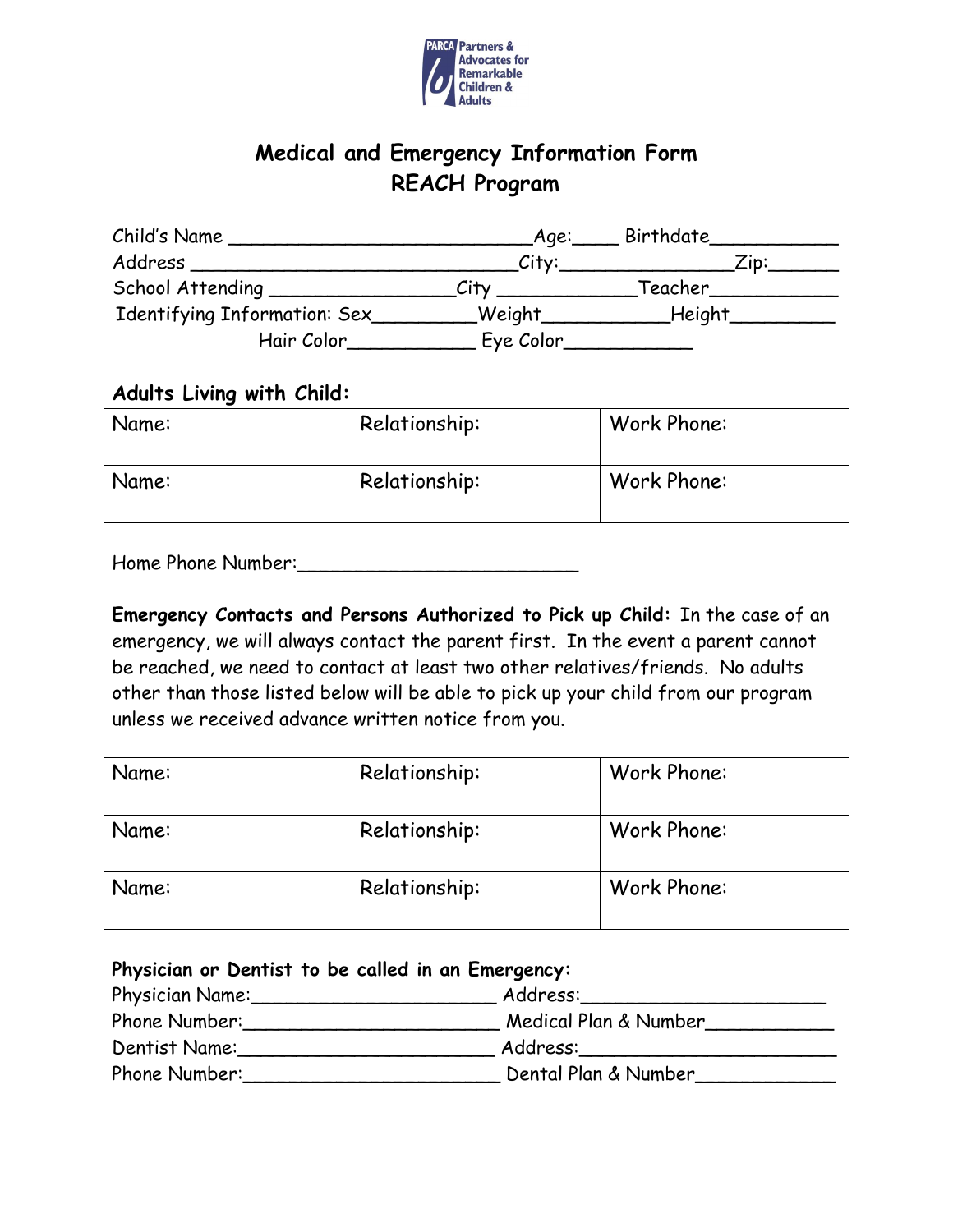

## **Medical History**

|                                                                 | Date mm/dd/yy | Date mm/dd/yy   |
|-----------------------------------------------------------------|---------------|-----------------|
| Appendicitis                                                    |               | <b>Diabetes</b> |
| _Tonsillectomy                                                  |               | <b>Epilepsy</b> |
| <b>Mumps</b>                                                    |               | Measles         |
| <b>Rheumatic Fever</b>                                          |               | Asthma          |
| $\perp$ Other Operation(s) ______                               |               | Chicken Pox     |
| (Please explain)                                                |               |                 |
| Allergies (Please check all that apply and explain when needed) |               |                 |
| <b>Ponicillin</b>                                               | Animala.      |                 |

| Penicillin | Animals: |
|------------|----------|
| Bee Stings | Food:    |
| Hayfever   | rher:    |

#### **Mediations**

| Type: | Dosage: |
|-------|---------|
| Type: | Dosage: |
| Type: | Dosage: |
| Type: | Dosage: |

**Please note: if you need your child's medication administered at REACH, please fill out a Medication Release Form.** 

#### **\*\*\*\*\*\*\*\*\*\*\*\*\*\*\*\*\*\*\*\*\*\*\*\*\*\*\*\*\*\*\*\*\*\*\*\*\*\*\*\*\*\*\*\*\*\*\*\*\*\*\*\*\*\*\*\*\*\*\*\*\*\*\*\*\*\*\*\*\*\*\*\*\***

#### **Photo Release**

I hereby\_\_\_\_\_\_\_give permission\_\_\_\_\_\_\_\_\_do not give permission to REACH to photograph my child, https://www.formedia use (including but not limited to television, magazine, newspaper, lectures, etc.): without limitation to use any pictures, film, and/or stories in connection with any of the work of said REACH; without compensation of any kind. I hereby hold harmless REACH from any claims whatsoever with may arise.

\_\_\_\_\_\_\_\_\_\_\_\_\_\_\_\_\_\_\_\_\_\_\_\_\_\_\_\_\_\_\_\_\_\_\_\_\_\_\_\_\_\_\_\_\_\_\_\_\_\_\_\_\_\_\_\_\_\_\_\_\_\_

Parent/Guardian Signature Date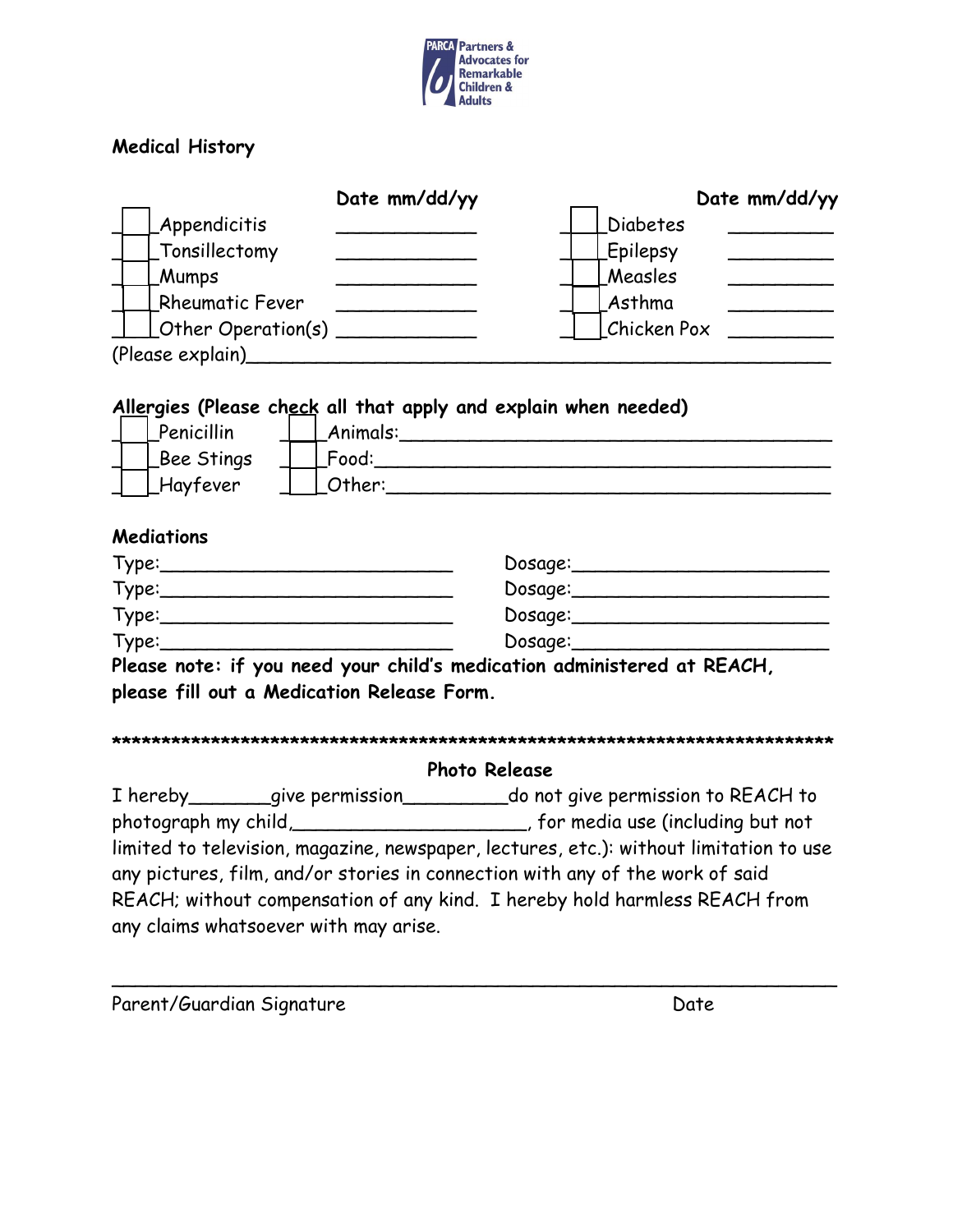

### **Consent for Medical Treatment**

As the parent, agency representative, or legal guardian, I hereby give consent to PARCA REACH to provide all emergency dental or medical care prescribed by a duly licensed physician (MD) or dentist (DDS) for \_

Child's Name

This care may be given under whatever conditions are necessary to preserve the life, limb, or well-being of my dependent.

 $\sim$  . The contract of the contract of the contract of the contract of the contract of the contract of the contract of  $\sim$  . The contract of the contract of the contract of the contract of the contract of the contract of the contract of \_\_\_\_\_\_\_\_\_\_\_\_\_\_\_\_\_\_\_\_\_\_\_\_\_\_\_\_\_\_\_\_\_\_\_\_\_\_\_\_\_\_\_\_\_\_\_\_\_\_\_\_\_\_\_\_\_\_\_\_\_\_

\_\_\_\_\_\_\_\_\_\_\_\_\_\_\_\_\_\_\_\_\_\_\_\_\_\_\_\_\_\_\_\_\_\_\_\_\_\_\_\_\_\_\_\_\_\_\_\_\_\_\_\_\_\_\_\_\_\_\_\_\_\_

**Child has the following Medication Allergies:** 

Parent/Guardian Signature Date



Note: Please provide a current picture of your child